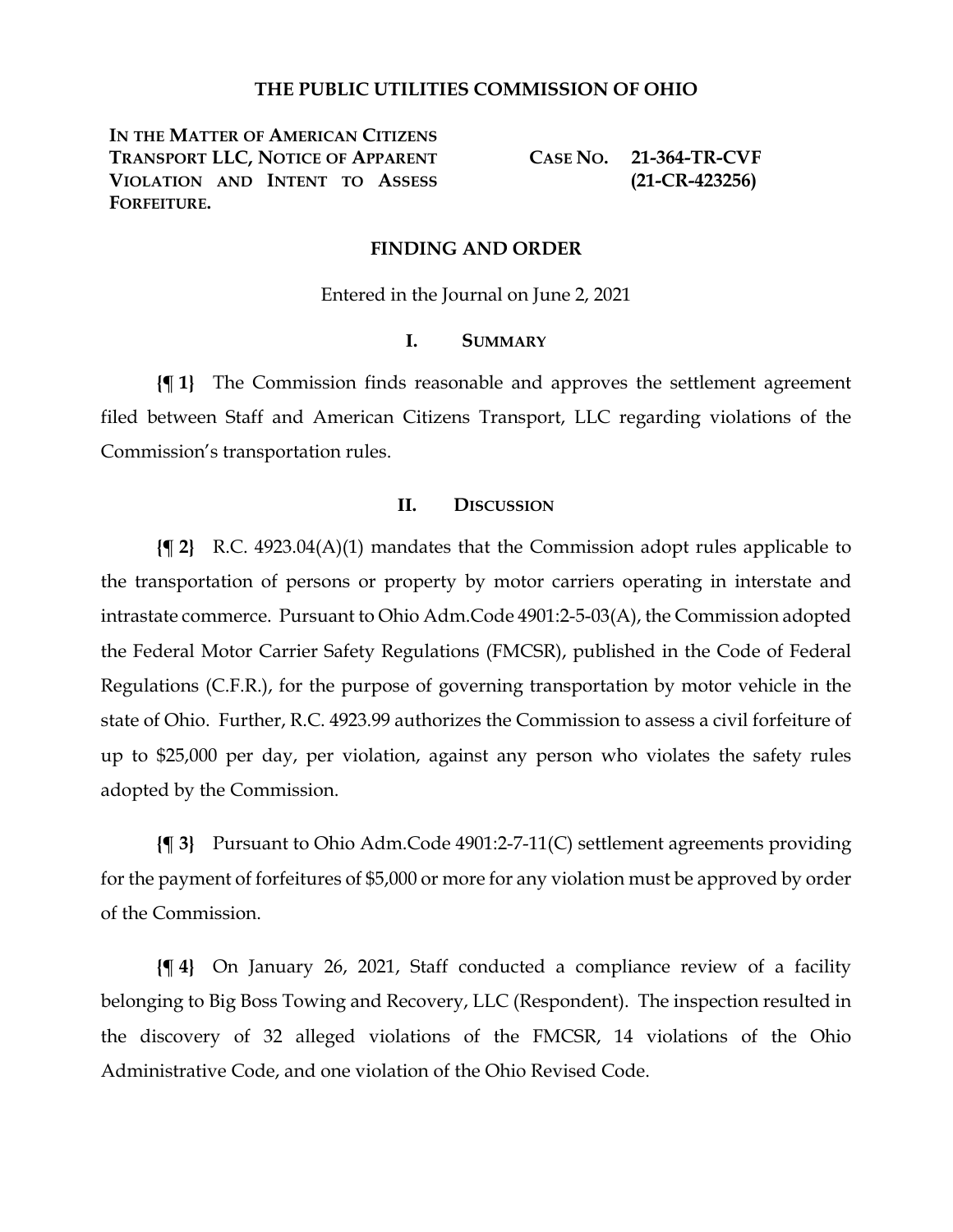**{¶ 5}** Pursuant to Ohio Adm.Code 4901:2-7-07, Staff timely served Respondent with a Notice of Intent to Assess a Forfeiture (NIA). The NIA assessed Respondent a total civil forfeiture of \$14,525 for the 47 alleged violations.

**{¶ 6}** On May 13, 2021, Staff and Respondent filed a settlement agreement (Settlement Agreement) that, in the parties' opinions, resolves the issues raised in this case. Staff and Respondent filed the Settlement Agreement in accordance with Ohio Adm.Code 4901:2-7-11(C), which requires settlement agreements providing for the payment of forfeitures of \$5,000 or more for any violation to be approved by order of the Commission. The following is a summary of the conditions agreed to by the parties; it is not intended to replace or supersede the Settlement Agreement.

- A. Respondent acknowledges that pursuant to the January 26, 2021 inspection, Respondent was found in violation of: 49 C.F.R. 395.3(a)(2), 395.3(a)(3)(i), 395.3(a)(3)(ii), 395.8(a)(1), 395.8(e)(1), 395.8(f), 396.17(a), 396.3(a), 396.3(b), 396.7(a), 396.9(d)(3), 177.800(c), 380.509(b), 382.301(a), 382.303(a), 382.303(b), 382.303(d)(1), 382.303(d)(2), 382.305(i)(2), 382.603, 382.701(a), 383.37(a), 383.37(b), 390.15(b)(1), 391.11(b)(6), 391.21(a), 391.23(a), 391.25(a), 391.25(b), 391.45(a), 391.45(b)(1), and 391.51(b)(9); and Ohio Adm.Code 4901:2-5-03; and R.C. 4921.03(A). Respondent further acknowledges that the violations listed above may be included in Respondent's compliance record and history of violations insofar as they may be relevant for the purposes of determining penalty actions for future violations.
- B. Pursuant to Ohio Adm.Code 4901:2-7-11, the Settlement Agreement shall not become effective until approved by an Opinion and Order of the Commission. The date of the entry of the Commission order adopting the Settlement Agreement shall be considered the effective date of the Settlement Agreement.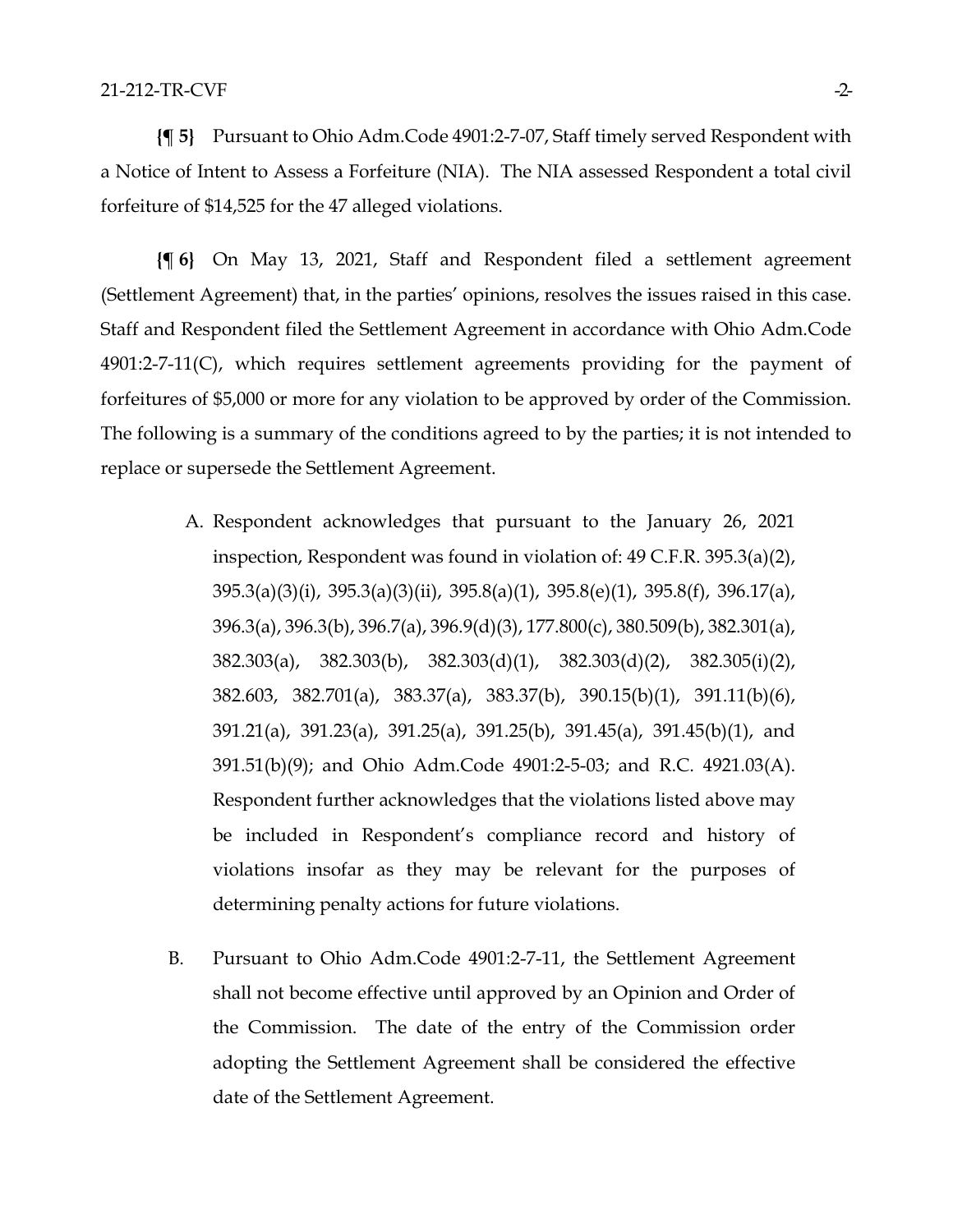- C. Respondent shall pay the \$11,307 civil forfeiture for the violations listed in Paragraph II.A. of the Settlement Agreement.
- D. Payment shall be made in 12 consecutive monthly payments, commencing 30 days after the Commission's Order approving the Settlement Agreement.
- E. Payment shall be made payable to "Public Utilities Commission of Ohio," and it shall be mailed to PUCO FISCAL, 180 E. Broad St., 4<sup>th</sup> floor, Columbus, OH 43215-3793. Case Nos. 21-CR-432256 and 21-364- TR-CVF should appear on the face of the check.
- F. The Settlement Agreement is made in settlement of all factual or legal issues in the case. It is not intended to have any effect in any other case or proceeding, except as described in the Settlement Agreement.

**{¶ 7}** The Commission notes that in accordance with Ohio Adm.Code 4901:2-7- 14(D), if the respondent fails to comply with the provisions of the Settlement Agreement for a period exceeding 30 days, Respondent shall be in default and shall be deemed to have admitted the occurrence of the violations and waived all further right to contest liability for the forfeiture originally assessed by Staff.

**{¶ 8}** The Commission finds that the Settlement Agreement submitted in this case is reasonable. Therefore, the Settlement Agreement shall be approved and adopted in its entirety.

# **III. ORDER**

**{¶ 9}** It is, therefore,

**{¶ 10}** ORDERED, That the Settlement Agreement submitted in this case be approved and adopted in its entirety. It is, further,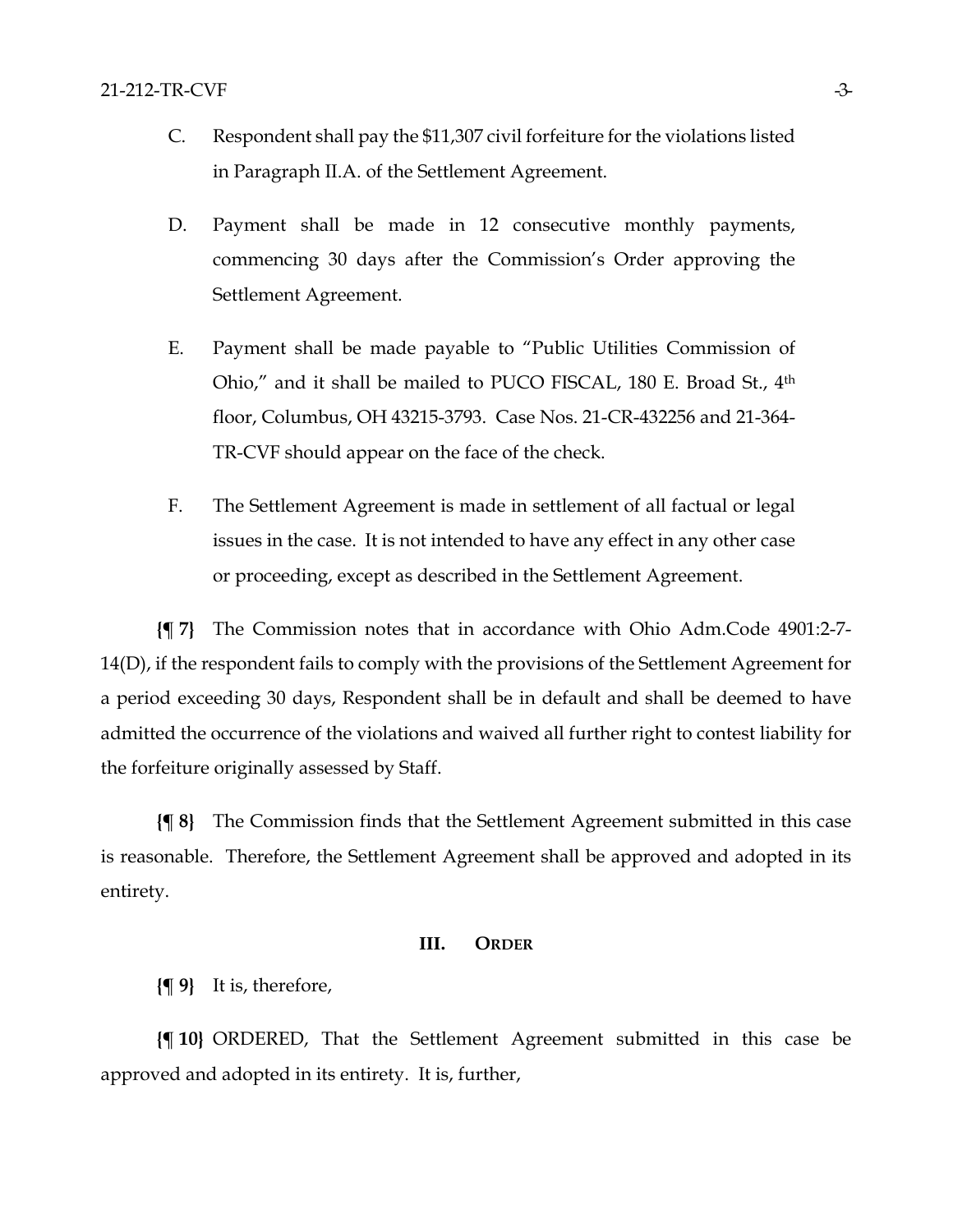**{¶ 11}** ORDERED, That Respondent pay the civil forfeiture of \$11,307 in accordance with the Settlement Agreement. Payments shall be made by check or money order payable to "Public Utilities Commission of Ohio," and mailed to PUCO FISCAL, 180 East Broad Street, 4th Floor, Columbus, Ohio 43215-3793. In order to assure proper credit, Respondent is directed to write case numbers 21-CR-419764 and 21-CR-423256 on the face of each check or money order. It is, further,

**{¶ 12}** ORDERED, That a copy of this Finding and Order be served upon Respondent and all other interested parties of record.

COMMISSIONERS: *Approving:*  Jenifer French, Chair M. Beth Trombold Lawrence K. Friedeman Daniel R. Conway Dennis P. Deters

JMD/kck